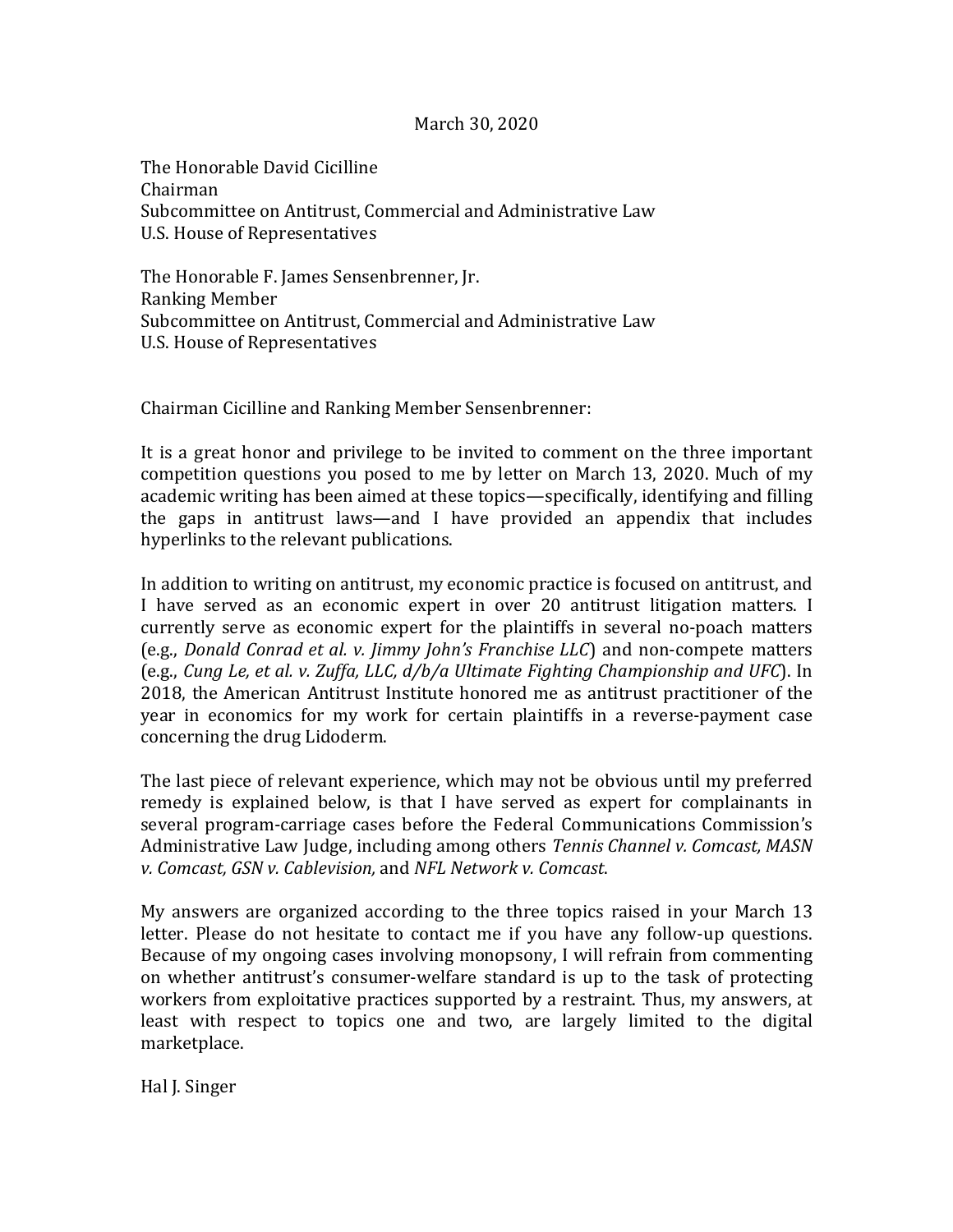*Topic 1: The adequacy of existing laws that prohibit monopolization and monopolistic conduct, including whether current statutes and case law are suitable to address any potentially anti-competitive conduct.*

My overarching thesis is that antitrust is not a perfect solution for addressing certain categories of potentially anticompetitive conduct, particularly the problem of self-preferencing by the dominant "tech platforms," such as Amazon, Apple, Google and Facebook. Although certain types of exclusionary conduct by tech platforms do lend themselves neatly to antitrust scrutiny—for example, Facebook's restricting independent apps' access to Facebook's API (a discriminatory refusal to deal) or Amazon's conditioning unfettered access to its e-commerce platform on an independent merchant's purchase of Amazon's fulfillment services (a tie-in)—selfpreferencing does not fit into any well-received antitrust paradigm. And even if the antitrust laws could be stretched to accommodate this type of exclusion, the pace of antitrust litigation is too slow to address the potential harms that flow from selfpreferencing—namely, an innovation loss at the "edges" of the platforms, as independents throw in the towel as a response to an unlevel playing field. So long as the harm from exclusionary conduct takes the form of an overcharge (or, in certain cases, underpayments to workers or other sellers), we can tolerate the snail's pace of antitrust, because damages can be awarded with the possibility of trebling. But there is no compensation for lost innovation. The relief in these cases must come quickly.

In the modern era, many courts have interpreted Section 2 of the Sherman Act to require that plaintiffs demonstrate a short-run harm flowing from the exclusionary conduct ("antitrust injury"), which typically takes the form of a price, wage, or output effect. Professor Michael Carrier estimated that between 1999 and 2009, courts dismissed a staggering 97 percent of Section 2 ("rule-of-reason") cases at the first stage, via the plaintiff's failure to show a price effect or output reduction. In the case of self-preferencing, there generally are no such observable short-run harms, as the platform is merely displacing an independent offering with its own. In the case of Google's self-preferencing in search results, however, there could be a short-run quality degradation—Google's affiliated content has been shown to generate fewer click-throughs than independent content—but few if any antitrust cases have turned solely on a showing of quality harm. Instead, quality harms have typically been treated as an "and also" category in antitrust.

There are certain exceptions to this immediate harm requirement, but selfpreferencing does not fit into those exceptions. For example in *FTC v. Qualcomm*, the district court did not require a demonstration of harm to reach a finding of liability for Qualcomm's refusal to deal or its exclusive dealing. Instead, the court outlined alternative economic criteria that could stand as a surrogate for direct proof of harm ("surrogate tests"). In refusal-to-deal cases, a plaintiff can prevail by showing, among other things, that the defendant had a history of dealing with independents

\* \* \*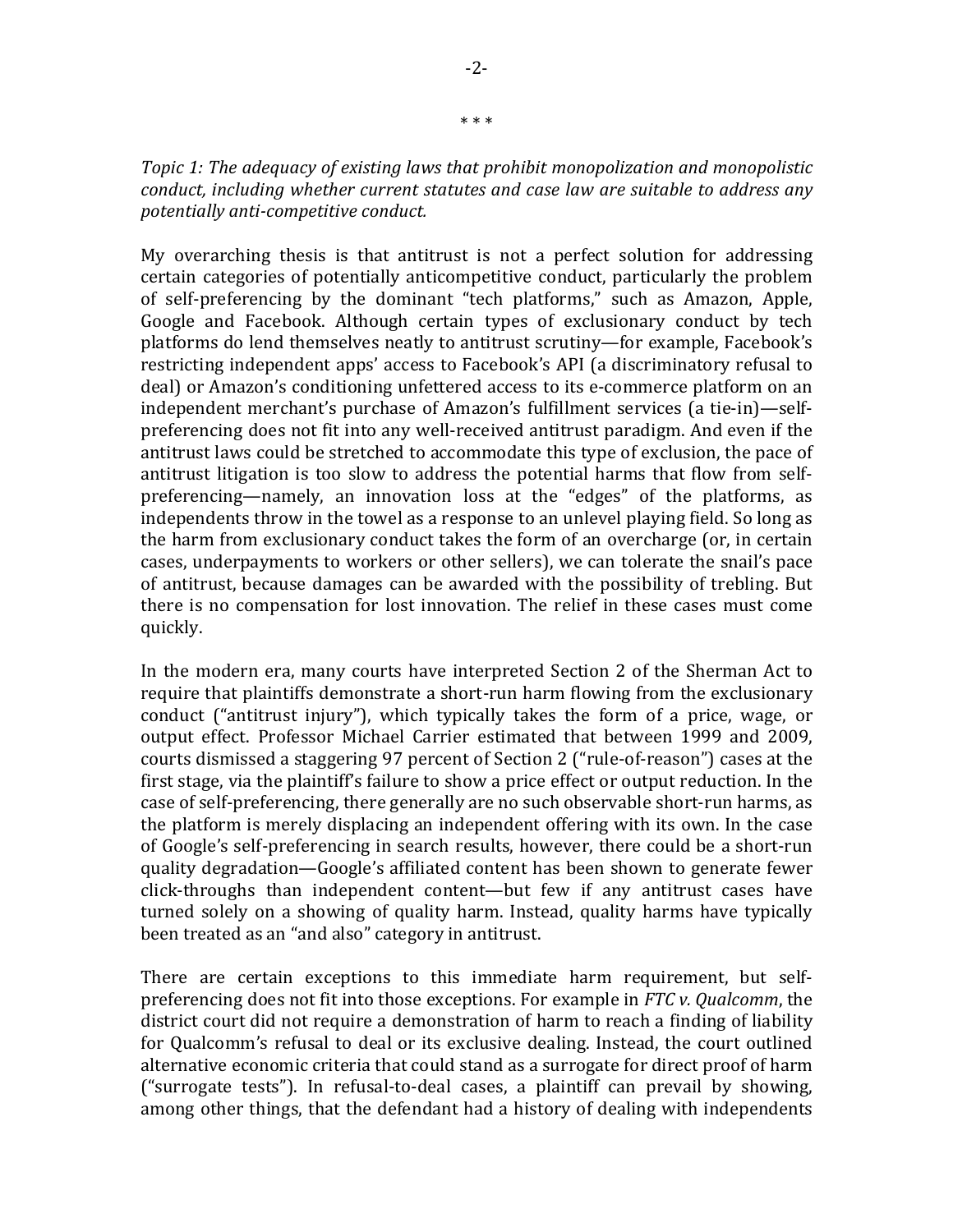and the refusal was motivated by horizontal rivalry (or a "discriminatory refusal to deal"). But when a platform gives preference its own content, it is not strictly refusing to deal with an independent; instead, the independent receives inferior treatment. Thus, an antitrust plaintiff would have to argue that self-preferencing is tantamount to a refusal to deal. For exclusive dealing, a plaintiff can prevail by showing, among other things, that the share of commerce foreclosed by the exclusionary conduct (the "foreclosure share") is economically significant. Because self-preferencing does not amount to an exclusive arrangement, however, it is unlikely that a plaintiff could invoke this surrogate test either. Finally, in antitrust class actions brought on behalf of a group of similarly situated buyers or sellers, plaintiffs are often required to show price or wage effects to establish "common impact," even in refusal to deal or exclusive dealing cases. 

Although *Microsoft* is often invoked by those pressing for antitrust scrutiny of selfpreferencing by tech platforms, the case stands for the opposite. The *Microsoft* court held that structural remedies were not appropriate unless anticompetitive effects could be demonstrated *with confidence*:

Microsoft's concerns over causation have more purchase in connection with the appropriate remedy issue, i.e., whether the court should impose a structural remedy or merely enjoin the offensive conduct at issue. As we point out later in this opinion, divestiture is a remedy that is imposed only with great caution, in part because its long-term efficacy is rarely certain. ... *Absent some measure of confidence* that there has been an actual loss to competition that needs to be restored, wisdom counsels against adopting radical structural relief.

Because the primary form of anticompetitive injury in *Microsoft* and any potential case against a modern tech platform would take the form of hard-to-measure innovation harms, securing a structural remedy via antitrust under current law would be challenging. It is not clear how to estimate a future loss in consumer choice due to exit by independents with any "measure of confidence."

Even with respect to (non-structural) injunctive relief, the *Microsoft* court was loathe to unwind the bundling of Internet Explorer and the operating system on the flimsiest of efficiency defenses, because such conduct occurred inside the firm's boundaries:

As for the other challenged act that Microsoft took in integrating IE into Windows—causing Windows to override the user's choice of a default browser in certain circumstances—Microsoft argues that it has "valid technical reasons." Specifically, Microsoft claims that it was necessary to design Windows to override the user's preferences when he or she invokes one of "a few" out "of the nearly 30 means of accessing the Internet." … The plaintiff bears the burden not only of rebutting a proffered justification but also of *demonstrating that the anticompetitive effect of the challenged action outweighs it*. In the District Court, plaintiffs appear to have done neither, let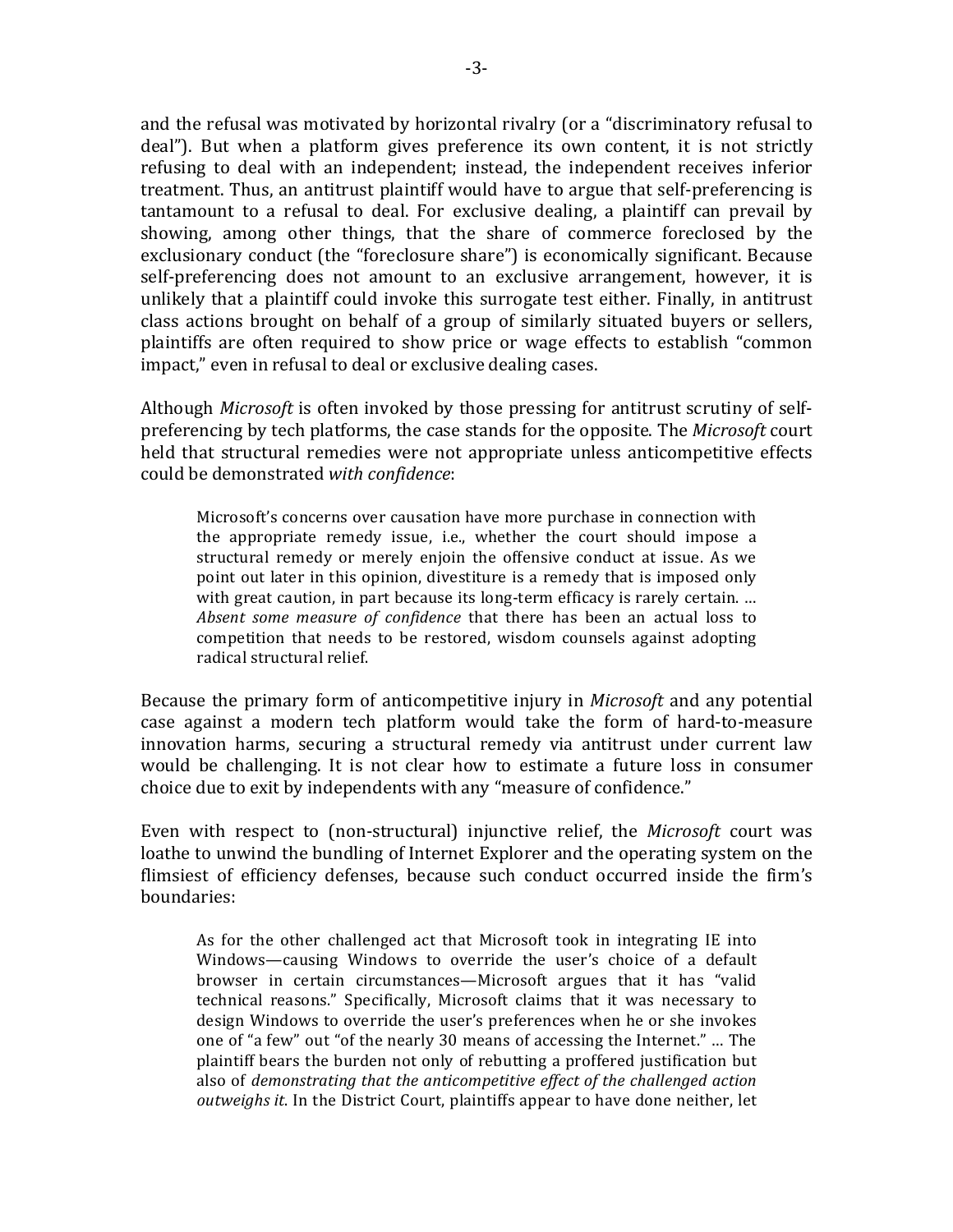alone both; in any event, upon appeal, plaintiffs offer no rebuttal whatsoever. Accordingly, Microsoft may not be held liable for this aspect of its product design.

I refer to this protection from antitrust scrutiny as the "firm-boundary" protection that is, so long as the challenged conduct does not cross the firm's boundaries and thereby implicate a third-party buyer or seller, courts are reluctant to find antitrust liability in Section 2 cases. In the intervening decades since *Microsoft*, the landscape facing plaintiffs has become even more hostile, with monopoly-leveraging theories being met with disfavor in many courts.

Even if antitrust law could be stretched, via new push-the-boundary cases or via new legislation, to accommodate self-preferencing, antitrust is not designed to redress innovation harms in a timely manner. To borrow a few personal examples, I testified before a jury in the *Modafinil* (reverse-payment) case in 2017, a full six years after I issued my first expert report in the matter. I testified before a jury in the *Capacitors Antitrust litigation* in March 2020, six years after the complaint was filed. I testified before a district court judge in the *UFC* matter in 2019, five years after the complaint was filed. The slow pace of antitrust is wonderful for defense lawyers and the parties' experts—I am able to keep a staff of five economists plus myself fully utilized with my cases—but painfully agonizing for victims of antitrust offenses (and their counsel often proceeding on contingency). These anecdotes are consistent with my empirical findings, published in *George Mason Law Review* in 2019, that the average Section 2 case in the modern era (1990-2007) took on average 35 months to adjudicate at the lower court level; to the extent these cases were appealed, relief took longer than 35 months.

Indeed, two prominent antitrust scholars and practitioners, Professors Fiona Scott Morton and Carl Shapiro, recently released separate reports explaining how certain practices of the tech platforms escape traditional antitrust scrutiny, thus implying the need for non-antitrust intervention. Professor Shapiro explains that "The second area where antitrust enforcement has become inadequate is the treatment of exclusionary conduct by dominant firms. The fundamental problem in this area is that the Supreme Court has, over the past 40 years, dramatically narrowed the reach of the Sherman Act." He also states that bringing a Section 2 case against a tech platform would be "difficult," and that pursuing Amazon under the antitrust laws for discriminating in favor of its own merchandise would be "very difficult." While Dr. Shapiro does not call for regulation explicitly, Dr. Scott Morton and her co-authors note in a Stigler Center report that "a sectoral regulator is likely to be better than antitrust laws at enforcing fairness norms."

To fill this gap in antitrust protection, I have advocated for a particular form of nonantitrust intervention—a nondiscrimination regime, patterned off of the nondiscrimination regime created by Congress as part of the 1992 Cable Act. Section 616 instructed the FCC to create a venue in which independent cable networks could bring program-carriage complaints against vertically integrated cable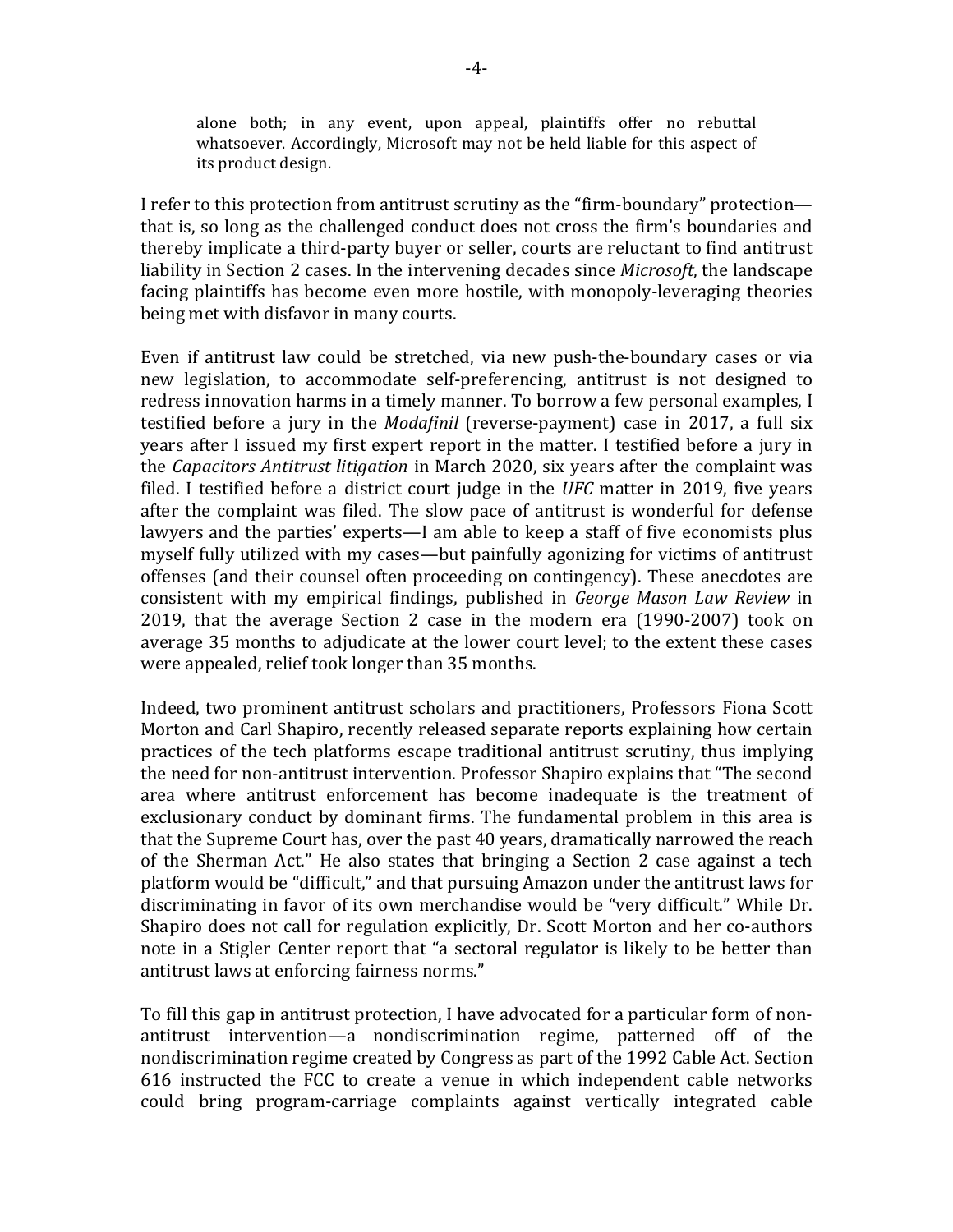operators, the dominant platform of that era. By giving victims of discrimination a private right of action, Section 616 ensured that the level of enforcement would remain steady across different administrations. Several independent networks have availed themselves of this protection and achieved relief, including NFL Network and MASN. Tennis Channel and GSN secured findings of discrimination by the FCC's Administrative Law Judge, only to lose on appeal. And since the Cable Act's passage, the growth of independent cable networks has surpassed the growth of cableowned networks, indicating that independents have the confidence to invest in new programming without fear that its content would be appropriated or discriminated against (or both) by cable operators. Moreover, these cases have taken roughly 18 months to adjudicate—a time period that is still too long but significantly shorter than antitrust.

A similar venue, or what I call the "Net Tribunal," could be used to adjudicate disputes between edge providers and dominant tech platforms. The Net Tribunal could operate inside of the Federal Trade Commission (FTC) or it could be housed in a new digital agency that is tasked with enforcing a new nondiscrimination standard as well other standards such as interoperability. Congress would need to instruct the agency, as it did in 1992, to create an evidentiary standard against which a complainant's case could be judged. The evidentiary standard could be imported verbatim from the program-carriage regime, in which a complainant must show that (1) its content is "similarly situated" to that of the dominant platform's vertical affiliate; (2) it received inferior treatment attributable to its lack of affiliation as opposed to some legitimate business reason; and (3) as a result, it has been materially impaired in its ability to compete effectively. This standard is intentionally different than antitrust standards, which require plaintiffs to demonstrate harm to competition in the form of a price or output effect. Requiring a complainant to establish an innovation harm connected to a particular act of discrimination would be an impossible burden. Instead, under the nondiscrimination standard, a showing of harm to the independent serves as a surrogate for innovation harm.

Congress should also specify the types of remedies that could be sought in the Net Tribunal. For example, private complainants could seek injunctive relief and lost profits that can be reasonably connected to the discriminatory conduct. When the agency acts as a complainant, by contrast, both injunctive and structural remedies could be available. If after meeting the evidentiary standard for liability, the agency in its role as complainant can convince the administrative law judge that injunctive relief is not sufficient, then the Tribunal would have the power to initiate structural separation of the respondent's vertical arm. It bears noting that the FTC (and only the agency) can bring cases before its administrative law judge under existing standards such as antitrust.

Skeptics of the viability of a standalone nondiscrimination regime are concerned that the new venue would not provide adequate relief to smaller, less-endowed independents operating at the edge of a dominant platform. This is a legitimate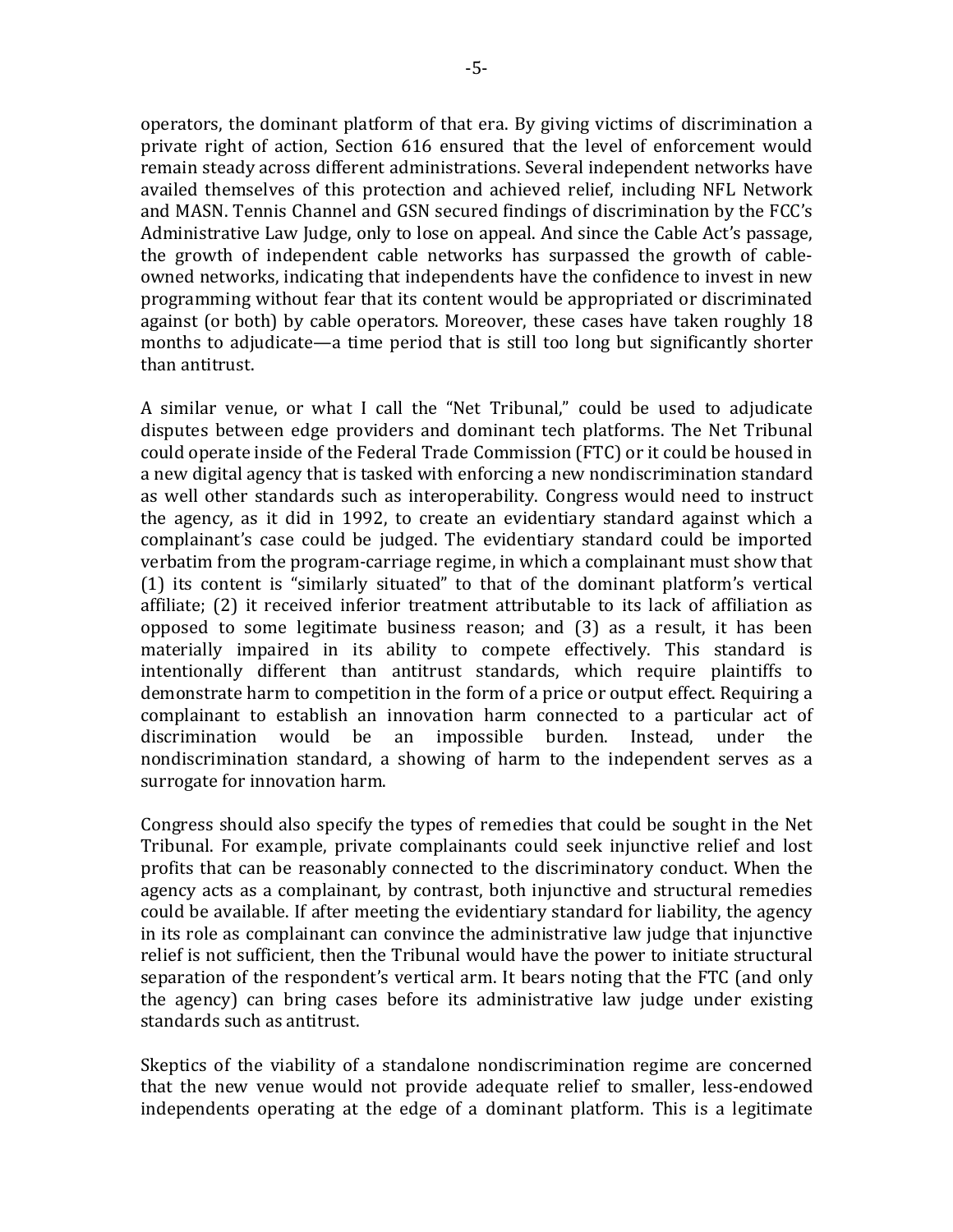concern, to which I have four responses. *First*, the mere existence of a nondiscrimination regime should blunt some of the most blatant forms of discrimination. Discriminating on the basis of affiliation would, for the first time, be subject to regulatory scrutiny and timely consequences. *Second*, any private enforcement brought by complainants with sufficient means to prosecute a case should provide blanket benefits to all independent merchants or content providers, including small ones. As soon as the platform is brought under the microscope of a public inquiry, the platform should temper its discriminatory impulse, for fear of prompting additional lawsuits. *Third*, in its capacity as complainant, the agency tasked with housing the Net Tribunal could bring cases of its own; for example, on behalf of small merchants on Amazon's platform or on behalf of small app designers on Apple's platform. *Fourth*, by empowering the agency to seek structural relief, the regime would permit a more invasive approach upon a showing that nondiscrimination is insufficient to address the harms in a particular case. Put differently, my proposal would not be a standalone nondiscrimination regime *per se*, but instead would complement injunctive relief with structural relief when needed.

*Topic 2: The adequacy of existing laws that prohibit anti-competitive transactions, including whether current statutes and case law are sufficient to address potentially anti-competitive vertical and conglomerate mergers, serial acquisitions data acquisitions, or acquisitions of potential competitors.*

Existing antitrust laws are inadequate at assessing and anticipating the cumulative harm of a series of seemingly inconsequential mergers. Existing antitrust laws also appear to be struggling with how to effectively police vertical and conglomerate mergers. In a recent submission alongside several noted antitrust economists Nicholas Economides, John Kwoka, Thomas Philippon, and Lawrence White, I submitted comments to the Department of Justice (DOJ) and FTC along these lines. My answer in this section draws heavily from those comments.

The legal landscape for challenging vertical mergers is hostile. Given the tendency of the current administration to preserve the status quo, as reflected in the DOJ and FTC Draft Vertical Guidelines, it is necessary for Congress to alter the landscape itself. Recent enforcement actions by the DOJ highlight the weakness of the current standards of policing vertical mergers, as well as the rigorous evidentiary burden (e.g., proof of price effects) they create for enforcers. In its complaint in CVS-Aetna, for example, the DOJ did not state any vertical theories of harm, permitting the formation of the only vertically integrated pharmacy/PBM/health plan in the United States—despite a serious concern among several states that the vertically integrated firm could deny a must-have input (CVS pharmacy services) to a rival health plan such as UnitedHealth. Instead, the DOJ sought and secured a modest requirement to spin off Aetna's Medicare Part D prescription drug plan based on a horizontal theory of harm. These cases show that the legal landscape for prosecuting vertical mergers is challenging, potentially discouraging enforcement against future anticompetitive vertical mergers.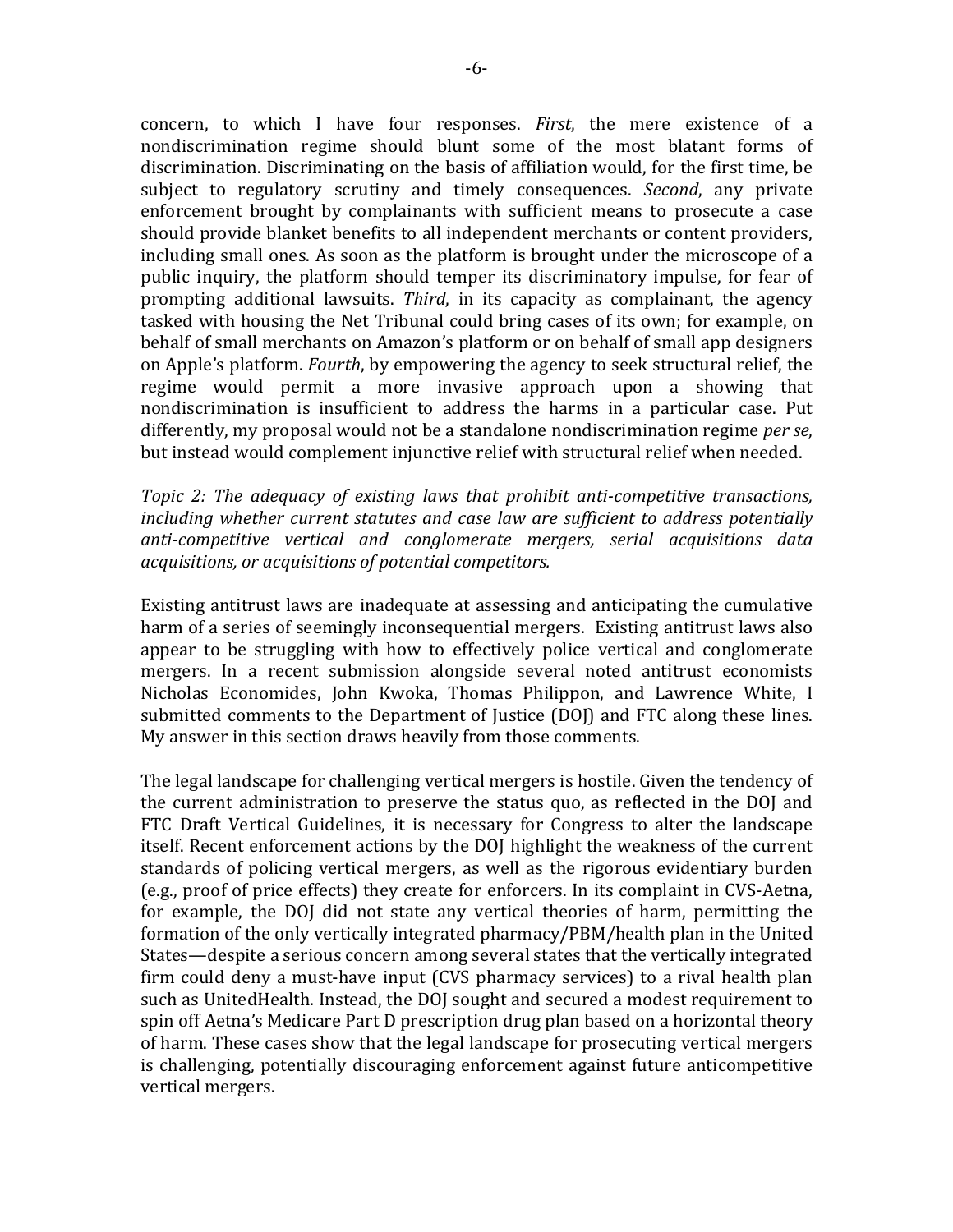The current legal landscape also makes it difficult for antitrust enforcers to challenge a series of (apparently) individually inconsequential vertical mergers that collectively represents a threat to competition. This scenario has arisen in the case of dominant platforms, whose acquisitive behavior under these guidelines will largely continue unabated. To borrow a single example of under-enforcement under the current policy regime, the UK Competition & Markets Authority (CMA) recently noted that Google acquired nine independent ad tech companies to achieve dominance in the open-display advertising market. CMA identified four vertical foreclosure strategies made possible through these vertical mergers: (1) using its market power in inventory and data (including exclusive access to YouTube's inventory) to advantage its own demand-side platform services (Google Ads and DV360); (2) channeling Google Ads demand through Google's supply-side platform (AdX) and limiting the integration of AdX with rival publisher ad servers; (3) selfpreferencing between Google's publisher ad server and AdX; and (4) selfpreferencing between Google's demand-side and supply-side platform. Under the current merger-enforcement regime, Google has been able to *leverage* its power in publisher ad server supply (90 percent market share)—a concept that is now taboo in antitrust—to gain a substantial and growing foothold in demand- and supply-side platforms for open-display advertisements. According to CMA, in the United Kingdom, Google now accounts for between 50 and 70 percent of the value of ads purchased through demand-side platforms and between 40 and 60 percent of the value of ads sold through supply-side platforms.

To fill this gap in merger enforcement, Congress should create a presumption against mergers involving dominant platforms, as proxied with very high shares and entry barriers in a relevant market. Several leading antitrust economists have identified many such fact patterns where an anticompetitive presumption is warranted. Professors Jonathan Baker, Nancy Rose, Steven Salop and Fiona Scott Morton (2019) suggest that the agencies should adopt anticompetitive presumptions when certain conditions are met, including, among others, an inputand customer-foreclosure presumption, as well as a dominant-platform presumption. The dominant-platform presumption would arise whenever a dominant platform "acquires a firm with a substantial probability of entering in competition with it absent the merger, or if that dominant platform company acquires a competitor in an adjacent market." For example, because Google could be characterized as a dominant platform in both search and open-display advertising markets, this presumption could have been invoked to prevent Google from developing a dominant position across the open-display ad tech stack. A number of large firms, such as Amazon, Apple and Facebook, besides Google, are obvious candidates for dominant platforms. Additionally, in certain local markets, a cable operator or Internet service provider such as Comcast could be characterized as a dominant platform as well.

Vertical merger enforcement is particularly important to preserve competition given the current state of antitrust law; as noted above, monopoly leveraging is said to be a dead letter in antitrust, and few pathways remain to challenge *ex post*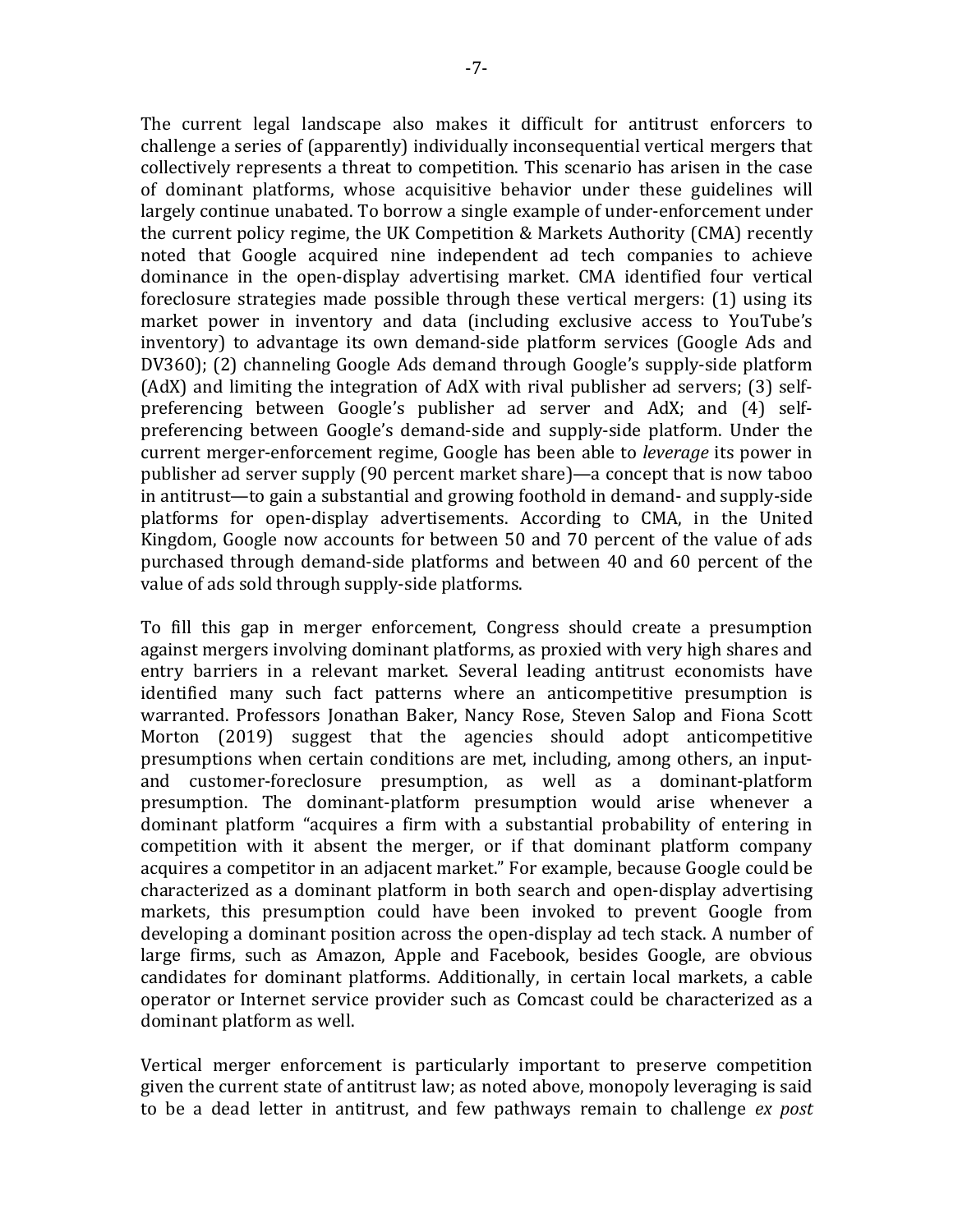vertical foreclosure by a vertically integrated firm. Once a dominant firm has been permitted to extend its power throughout the supply chain, it is difficult to police discriminatory behavior via the antitrust laws, as explained above. The inability to police discriminatory conduct by a vertically integrated firm under the antitrust laws is yet another reason why vertical merger enforcement should be policed vigorously, so that such discriminatory post-merger conduct is unlikely to be profitable and thus unlikely to occur.

*Topic 3: Whether the institutional structure of antitrust enforcement—including the current levels of appropriations to the antitrust agencies, existing agency authorities, congressional oversight of enforcement, and current statutes and case law—is adequate to promote the robust enforcement of antitrust laws.*

I have addressed some shortcomings in the existing agency authorities above. For brevity, the FTC or some new agency should be authorized to enforce a new nondiscrimination standard, which is distinct from an antitrust standard or unfair or deceptive acts standard. Merger statutes could be refined to make vertical acquisitions under certain fact patterns (such as by dominant platforms) presumptively illegal, thereby shifting the burden of proof onto the merger proponents. Congress should overturn the Supreme Court's decision in *Ohio v*. *American Express*, which if left intact, has the potential eviscerate what remains of Section 2 enforcement by allowing courts to consider offsetting benefits to third parties from adjacent markets as a means to negate cognizable harms to antitrust plaintiffs in the market in question. Congress should also overturn the Supreme Court's decision in *American Express* v. *Italian Colors* and *Epic Systems v. Lewis*, which removed legal rights for customers and workers, respectively, to pursue antitrust claims as a class action so long as a dominant firm forced the weaker counterparty to sign an agreement mandating individual arbitration.

With regard to appropriations, any incremental funding to stand up a nondiscrimination regime should not come at the expense of antitrust funding. Congress should zero out any funding used by the Department of Justice's amicus program. Under Assistant Attorney General Makan Delrahim, the amicus program has been used to intervene on behalf of former (and likely prospective) clients of Mr. Delrahim himself (e.g., Qualcomm, Comcast, William Morris Endeavor Entertainment). Short of defunding the amicus program, Congress could impose other safeguards on the program that would reign in the current misuse but preserve the program overall. Even if the amicus program were shuttered, the DOJ could still respond to questions by invitation from a court.

Finally, no amount of appropriations is sufficient so long as an administration does not believe in the mission of antitrust enforcement. The current administration's willingness to wave through the Sprint/T-Mobile merger, and even lobby sister agencies in support of the merger, is just one example of not believing in the mission. Because there is no guarantee that the current or future administrations will enforce the antitrust law, it is imperative that Congress preserve a private right